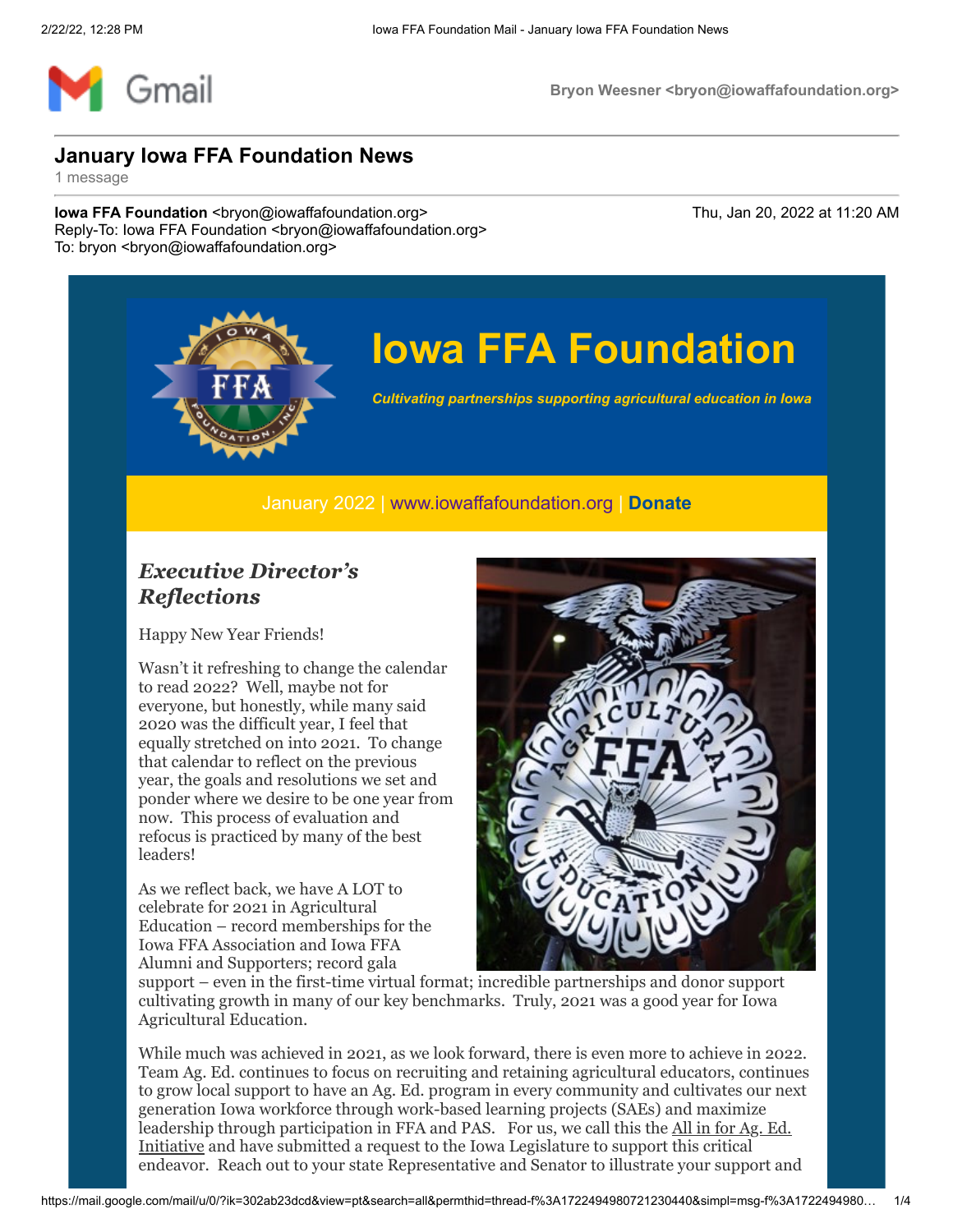share why your local agriculture program and agricultural educator are critical for our children's future success.

As we start this new year, I am optimistic of the goals we have set and know that, together, we can make 2022 the best year ever for agricultural education in Iowa.

Sincerely,

**~Josh**



### **Virtual Tickets Available for the 8th Annual Black Ties Blue Jackets Gala**

The biggest night in Iowa Agriculture, the Black Ties Blue Jackets Gala, is returning to an in person event on Saturday, February 19th, as we welcome more than 400 supporters and friends to celebrate Agricultural Education and kick off National FFA Week in Iowa! The opportunity to join us in person has passed, as our in-person tickets are officially SOLD OUT.

However, the virtual option is still available, so those attendees that are unable to acquire in person space, are encouraged to join us for an equally exciting virtual event.

We hope you will be interested in supporting our mission, as we support students and educators, with our commitment to use \$50,000 of the money we raise this year to directly support starting agriculture educators as a part of the All In For Ag Ed campaign, which is working towards offering agricultural education in every school district in Iowa by 2029.

A mobile bidding platform will once again be available this year, with the auction opening up on Friday, February 4th.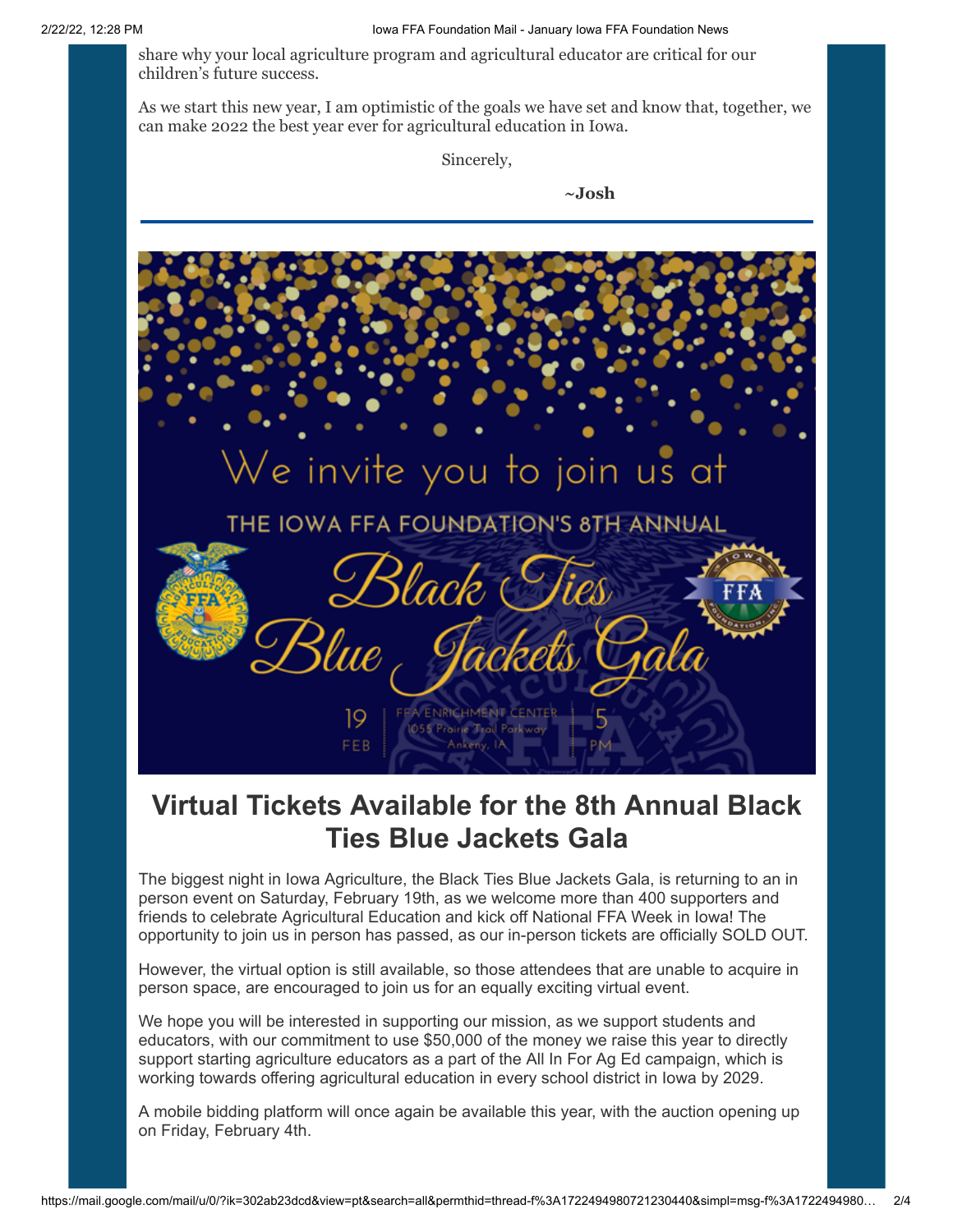Virtual tickets are available and include the opportunity to browse and bid on those unbelievable auction lots. Virtual tickets and all other information can be found at [https://2022BlueJackets.givesmart.com](https://eml-pusa01.app.blackbaud.net/intv2/j/09BAEE05-197F-4E41-988F-1E35CE52AA0E/r/09BAEE05-197F-4E41-988F-1E35CE52AA0E_5946e914-5a5b-48f7-8093-657e0551e614/l/18571D4E-932F-417D-AD5F-151E57C5E01F/c)

We hope to see you there - both in person and virtually!



#### **Judges Needed!**

The Iowa FFA Association is in search of judges for a multitude of events including but not limited to, National Chapter Awards, Proficiency Awards and State CDE's. There are many opportunities available and almost anyone is qualified to help! Visit [https://www.iowaffa.com/judges.aspx](https://eml-pusa01.app.blackbaud.net/intv2/j/09BAEE05-197F-4E41-988F-1E35CE52AA0E/r/09BAEE05-197F-4E41-988F-1E35CE52AA0E_5946e914-5a5b-48f7-8093-657e0551e614/l/6452D9EF-2297-4C3B-87CB-62BF251F583A/c) to see the variety of ways to get involved on the state level and apply to be a judge.

Iowa PAS State Conference is February 9- 11 at the Quality Inn and Suites in Ames,

Iowa. They are in search of judges for both individual and team contests. You can visit [https://iastate.qualtrics.com/jfe/form/SV\\_6KUvXBixQq89Axg](https://eml-pusa01.app.blackbaud.net/intv2/j/09BAEE05-197F-4E41-988F-1E35CE52AA0E/r/09BAEE05-197F-4E41-988F-1E35CE52AA0E_5946e914-5a5b-48f7-8093-657e0551e614/l/3A5F9669-05B1-462C-80DC-7562A699C894/c) to get more information and register as a judge.

Critical feedback from those in the industry is one of the most valuable things that a student can have, as it helps them learn and gain knowledge to be ready to enter the workforce.



## **Heartland Co-op Scholarship Available**

Heartland Co-op is offering a scholarship through the Iowa FFA Foundation. To view the requirements and apply, visit [https://www.heartlandcoop.com/](https://eml-pusa01.app.blackbaud.net/intv2/j/09BAEE05-197F-4E41-988F-1E35CE52AA0E/r/09BAEE05-197F-4E41-988F-1E35CE52AA0E_5946e914-5a5b-48f7-8093-657e0551e614/l/EB237352-DB5B-40B2-B21A-A4B42585872F/c) ScholarshipPrograms. Applications are due March 4, 2022.



### **Iowa FFA Foundation at the Iowa Ag Expo**

The Iowa FFA Foundation will be at the Iowa Ag Expo at the Iowa Events Center on February 1st through the 3rd. We would love to see you there and talk with you about supporting the future of Agriculture Education in Iowa!

> **2020-2021 Iowa FFA Foundation Annual Report**